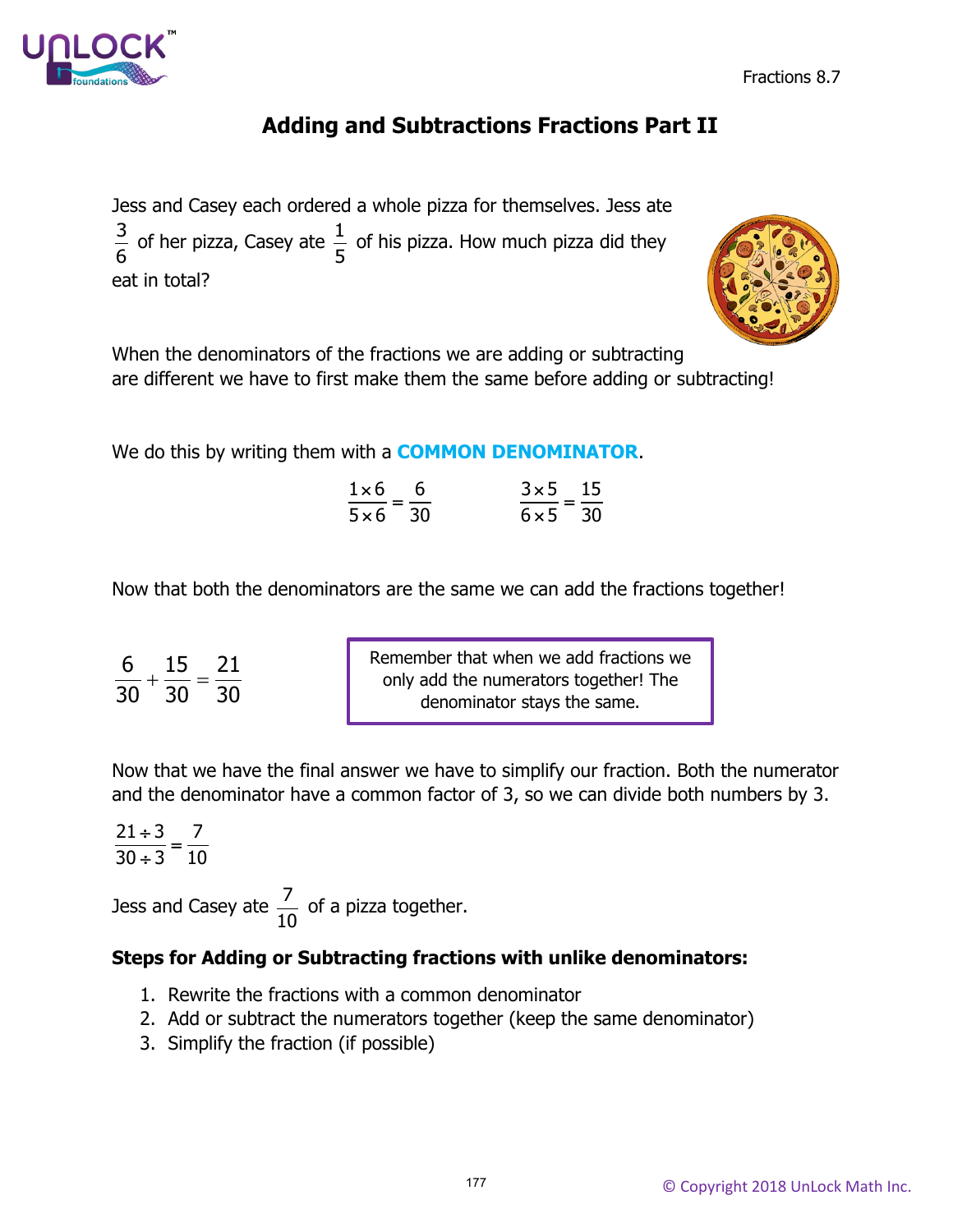



## **Example 1:**

 $\frac{7}{10} - \frac{2}{5}$ 

First, we have to start by rewriting the fractions with a common denominator. We can multiply 5 by 2 to get 10:

2×2 \_ 4  $\frac{2\times2}{5\times2}=\frac{4}{10}$ 

Now that we have an equivalent fraction we can subtract the numerators:

 $\frac{7}{10} - \frac{4}{10} = \frac{3}{10}$ 

This equation cannot be reduced anymore, our answer is three tenths.

#### **Example 2:**

$$
\frac{5}{12}+\frac{3}{8}
$$

We can multiply each fraction by the other denominator to make a set of equivalent fractions.

| $5 \times 8$ 40 | $3 \times 12$ 36 |  |
|-----------------|------------------|--|
| $12\times8$ 96  | $8 \times 12$ 96 |  |

Now we can add the two fractions together by adding the numerators:

 $\frac{40}{96} + \frac{36}{96} = \frac{76}{96}$ 

Simplify the fraction:

 $\frac{76 \div 2}{96 \div 2} = \frac{38}{48}$ 

Notice that both the numerator and denominator are even numbers so we can divide each again by 2

 $\frac{38 \div 2}{48 \div 2} = \frac{19}{24}$ 48÷2 24 Our final answer is  $\frac{19}{24}$ 24 When we divide the numerator and denominator by the lowest common factor, our work is shorter, but it is okay if we have to divide a second time (or more).